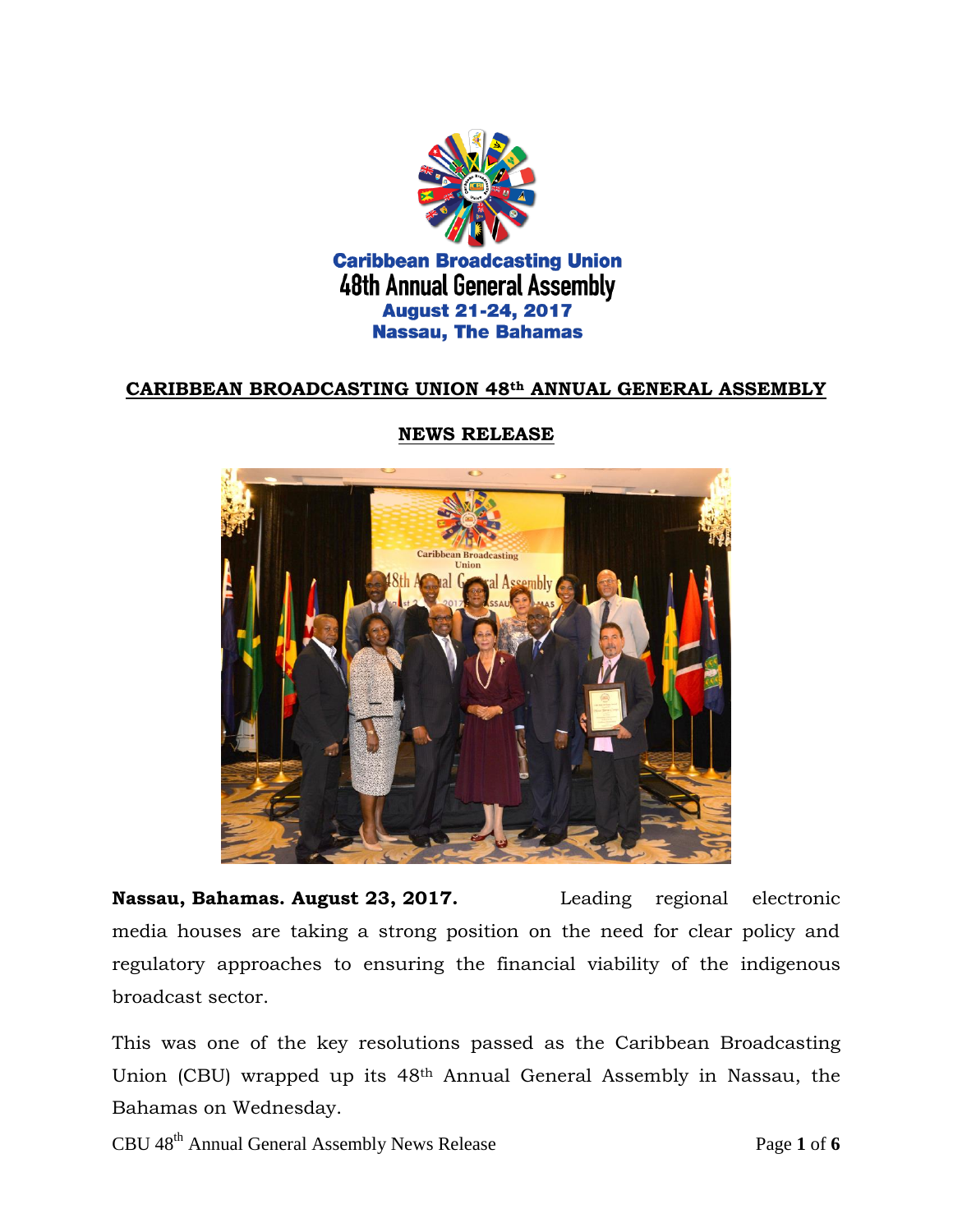#### **Digital Developments in Media**

This year's meeting, under the theme, *Digital Developments in Caribbean Media* considered the transition to digital radio, the need for a workable business model for indigenous media in the shadow of looming transition to digital television and the need to preserve the intellectual property rights of broadcasters' content subject to "must carry" rules.

High on the agenda was concern about the un-paid use being made of broadcasters' channels on subscription services, under various forms of mustcarry rules in the region. It was noted that some pay services were pirating and re-packaging local news and entertainment programming, which was extremely popular with their subscribers, but had no agreements to pay the broadcasters for their programming.

In the members' plenary on Wednesday, it was also noted that regulators around the region have paid little attention to the benefits and challenges of introducing digital radio. The members had been informed earlier in the conference on the topic by representatives of World DAB and of Digital Radio Mondiale (DRM). The CBU will be convening a task force of members to investigate the issues affecting regional radio broadcasters and will formulate proposals for the most relevant ways of introducing the technology in Caribbean countries.

The CBU also resolved to re-invigorate the current programme sharing initiative, *CBU Media Share*, with commitments by individual members to a minimum amount of content to be circulated among participating radio and TV services. *CBU Media Share* is an on-line portal which allows CBU members in good standing to receive and distribute radio and TV programmes made available for free or being sold to members and other stakeholders.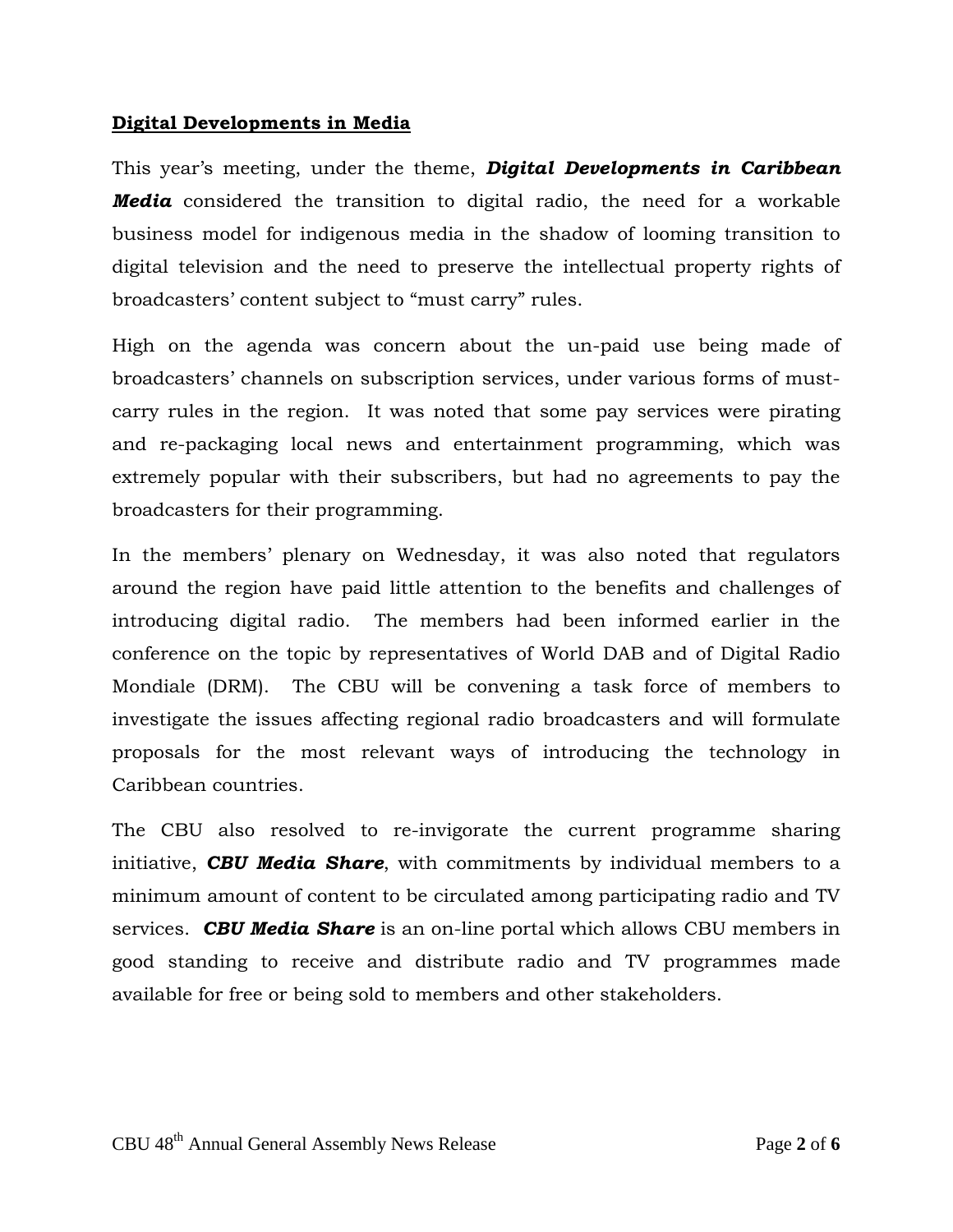# **Transformation of the Bahamian state television and radio into a public service broadcaster**

The commitment by the host broadcaster for the event, the Broadcasting Corporation of the Bahamas, to increase the amount of local programming made available to domestic audiences and throughout the region was a key talking point.

On Monday August 21, during the Assembly's opening ceremony, the Prime Minister of the Bahamas, the Hon. Dr. Hubert Minnis signaled a new direction for the state broadcaster, known by its call letters, ZNS.

He noted that such a transformation was "*imperative if the Corporation is to fulfill its mandate to: Educate, Entertain and Inform as a public broadcasting entity free of political interference and control.*"

## **Broadcasters Urged to Focus on Content in the Digital Age**

The keynote speaker for the main conference day was Minister of Public Telecommunications of Guyana, Cathy Hughes. She urged the media managers and owners present to focus on content, despite the centrality of technology to media operations. She noted, "*The glaring omission however, is a purposeful approach to consistently produce quality local content that sets out purposefully to inform, to educate, and yes to entertain*."

She noted that Caribbean broadcasters could take advantage of particular features of digital technology, emphasizing that it "*substantially removes what were previously formidable barriers to entry into the businesses of broadcasting and its associated content production"*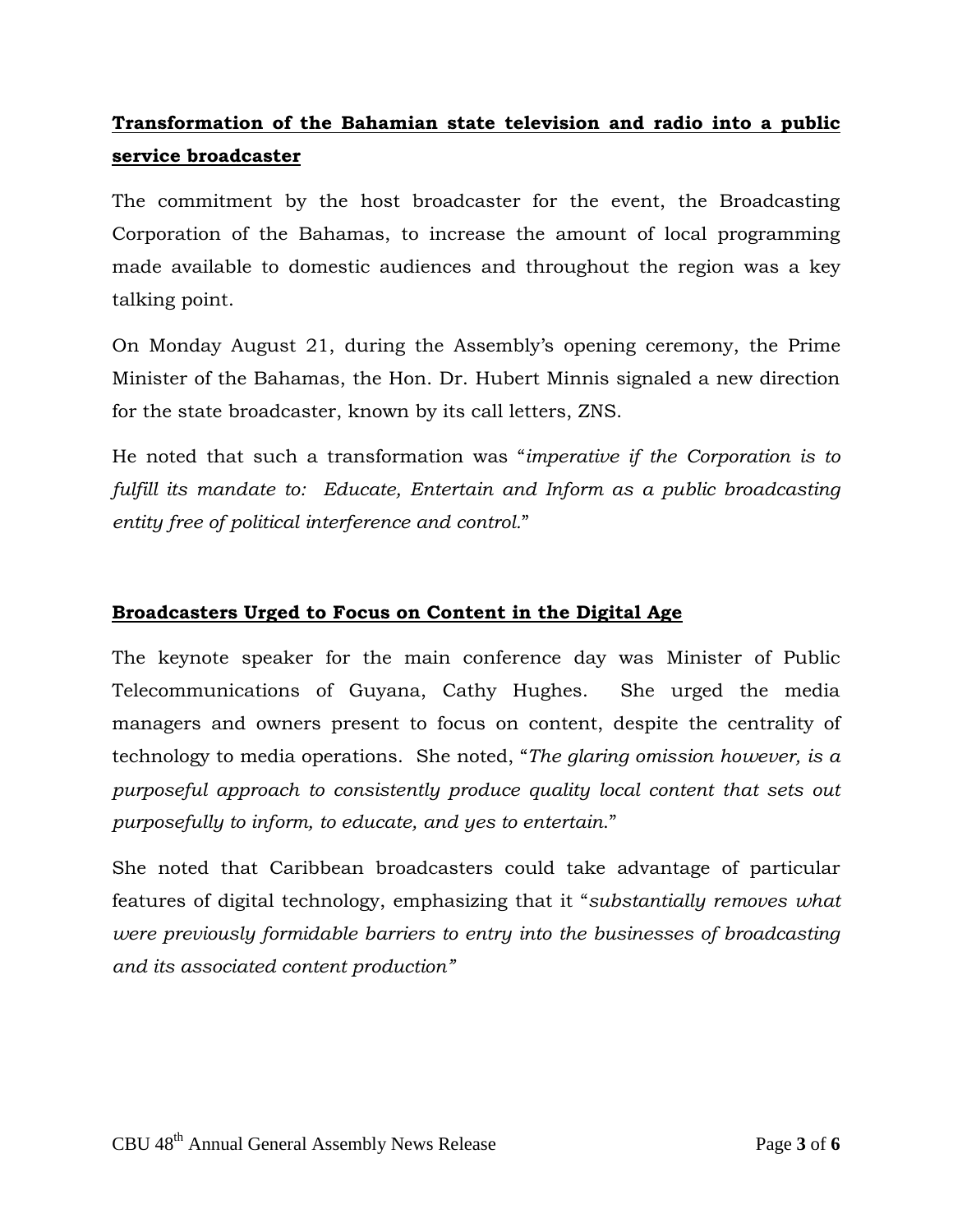# **Opportunities for Collaboration with African Broadcasters**

The CBU was honoured to welcome to the event, the Director General of the African Union of Broadcasters, Mr. Gregoire Ndjaka. He thanked the CBU for the opportunity to learn about the progress it had made on issues very similar to those being faced by the AUB, including digital transition and content sharing.

In discussion with the CBU membership he indicated the strong possibilities for African-Caribbean collaboration on media issues.



**Gregoire Ndjka – Director-General African Union of Broadcasters speaking at the 48th CBU AGA** *Credit: KCN Photography*

## **Induction of 2017 Hall of Fame Awardee**

The sixteenth inductee into the Broadcasting Hall of Fame is Mr Victor Torres Crespo, Creative Director of Television at Cuba's national broadcaster, the Instituto Cubano de Radio y Televisión (ICRT).

The induction took place during the Opening Ceremony of the 48th Annual General Assembly at the British Colonial Hilton Hotel in Nassau, the Bahamas.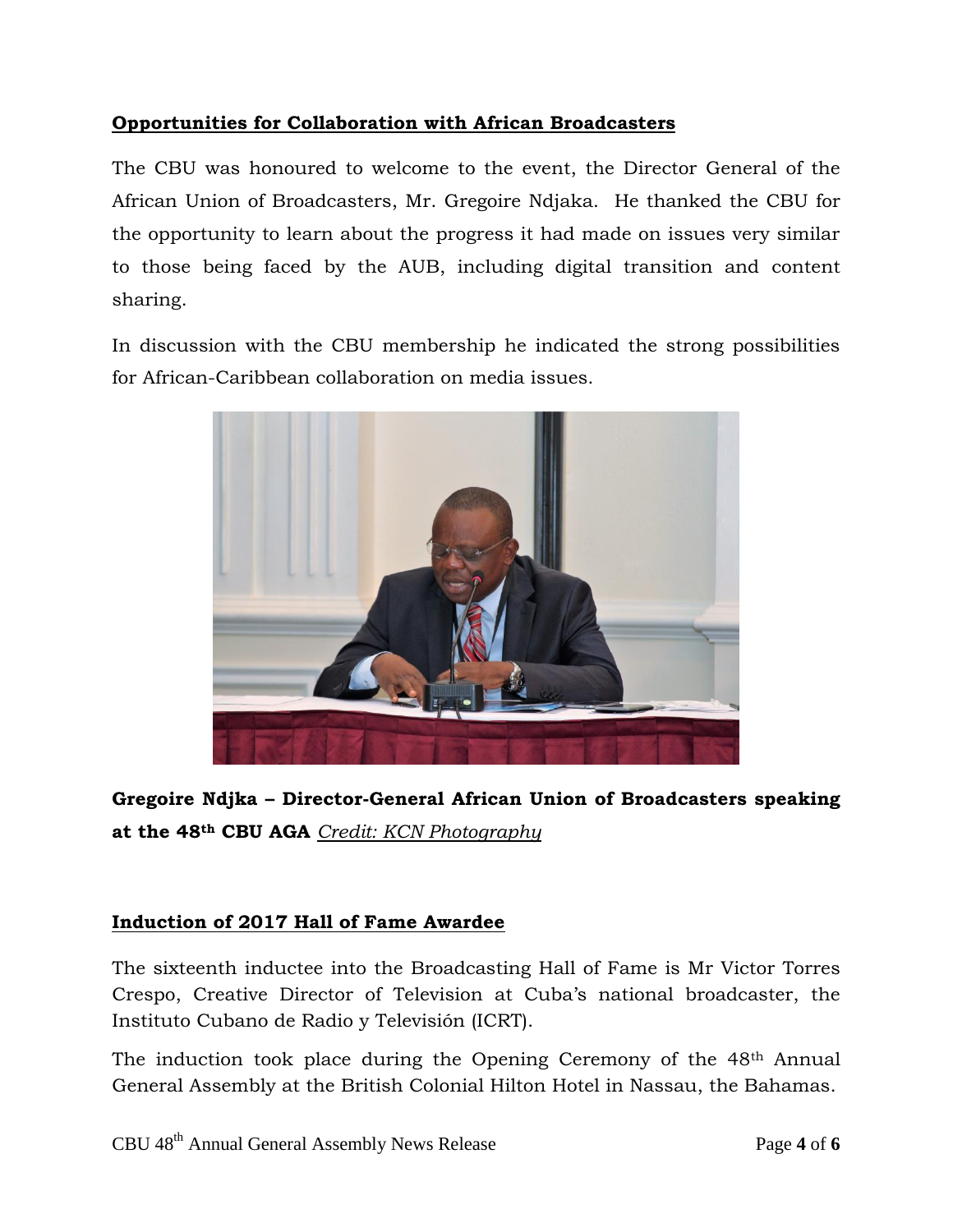Mr Crespo, a graduate of the State Institute of Theatre, Music and Cinematography in St. Petersburg, Russia has served Cuba and the region for more than three decades through television direction, training and production. He has previously been recognised in his homeland with the ICRT Artist of Merit and the José Martí Distinction for National Cultural Service. Among his regional achievements is leading the production of the Caribbean Song Festival.

## **Admission of new CBU Members**

Two new members were formally admitted to the forty-four (44) member body at the 2017 Annual General Assembly. Recognized as a full member was the National Television Network of Guyana (NTN), and as an associate member, Teleislas, the television service of the San Andres Islands in Colombia.

## **Election of CBU Board 2017-19**



*CBU President, Gary Allen (3rd right) and members of the 2017-19 Board, flanked by the Secretary General (far right)*